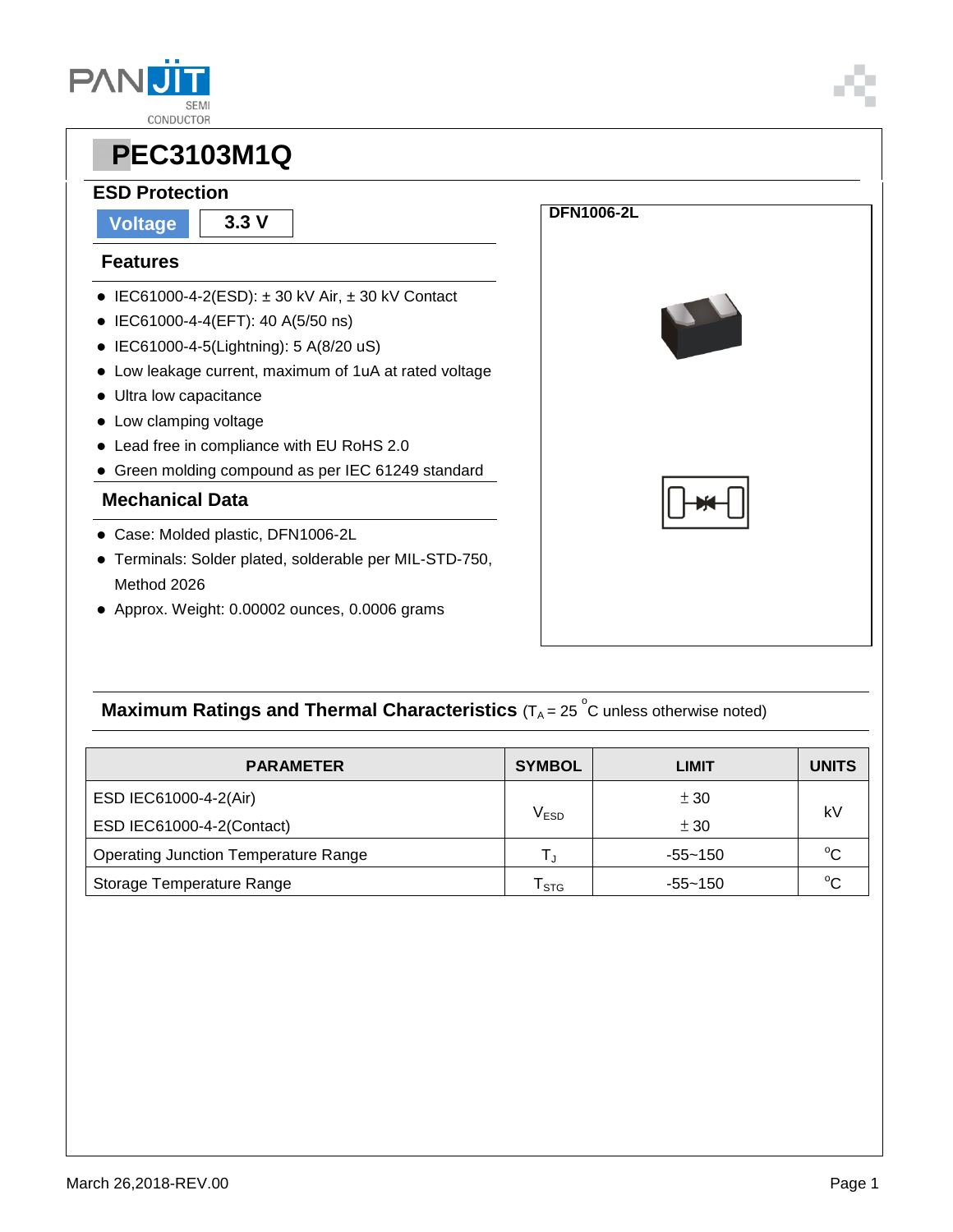



### **Electrical Characteristics**  $(T_A = 25 \degree C$  unless otherwise noted)

| <b>PARAMETER</b>               | <b>SYMBOL</b>              | <b>TEST CONDITION</b>           | MIN. | TYP. | MAX. | <b>UNITS</b> |
|--------------------------------|----------------------------|---------------------------------|------|------|------|--------------|
| Reverse Stand-Off Voltage      | <b>V<sub>RWM</sub></b>     | $\overline{\phantom{a}}$        |      |      | 3.3  | V            |
| Punch-Trough Voltage           | $V_{\mathsf{PT}}$          | $I_{PT} = 2 uA$                 | 3.5  |      | ٠    | V            |
| Snap-Break Voltage             | $\mathsf{V}_{\mathsf{SB}}$ | $I_{SB}$ = 50 mA                | 2.8  |      | ۰    | V            |
| Reverse Leakage Current        | I <sub>R</sub>             | $V_R = 3.3 V$                   |      |      | 0.5  | uA           |
| <b>Clamping Voltage</b>        | $V_{CL}$                   | $I_{PP} = 1$ A, $t_P = 8/20$ us |      |      | 6    | $\vee$       |
|                                |                            | $I_{PP} = 5$ A, $t_P = 8/20$ us |      |      | 8    |              |
| Clamping Voltage TLP (Note 1)  | $V_{CL}$ <sup>(1)</sup>    | $I_{PP} = 8 A$ , $t_P = 100$ ns |      | 7    | ۰    | $\vee$       |
|                                |                            | $I_{PP}$ = 16 A, $t_P$ = 100 ns |      | 8.5  |      |              |
| <b>Dynamic Resistance</b>      | $R_{DYN}$                  | $t_P = 100$ ns                  |      | 0.19 | Ξ.   | Ω            |
| Off State Junction Capacitance | $C_{J}$                    | $0$ Vdc Bias $f = 1$ MHz        |      |      | 10   | pF           |

NOTES:

1. Testing using Transmission Line Pulse (TLP) conditions:  $Z_0 = 50\Omega$ , t<sub>P</sub> = 100 ns.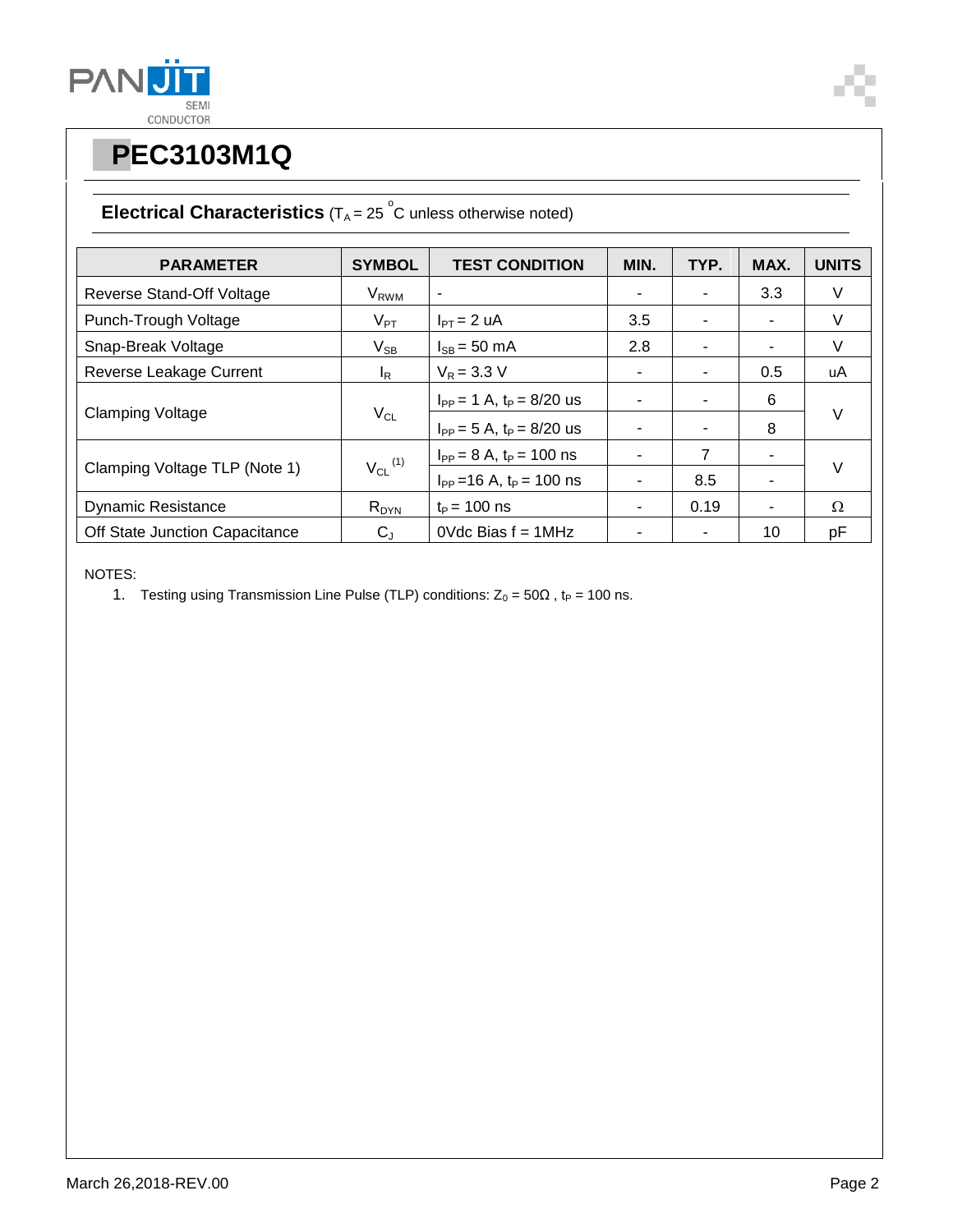March 26,2018-REV.00 **Page 3** 





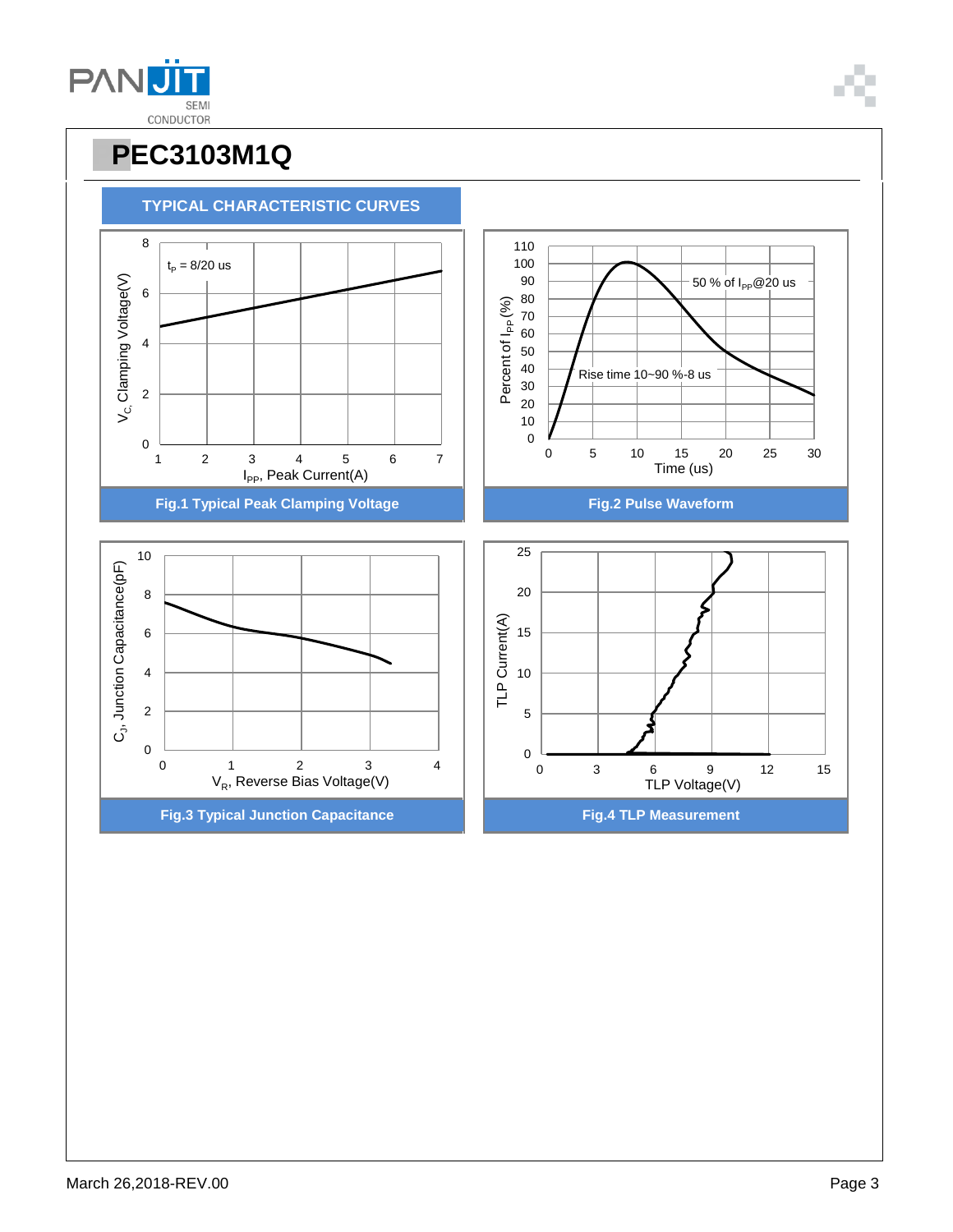

#### **Part No Packing Code Version**

| <b>Part No Packing Code</b> | Package Type | <b>Packing Type</b> | <b>Marking</b> | <b>Version</b> |
|-----------------------------|--------------|---------------------|----------------|----------------|
| PEC3103M1Q R1 00001         | DFN1006-2L   | $10K / 7"$ Reel     | K3             | Halogen Free   |

### **Packaging Information & Mounting Pad Layout**